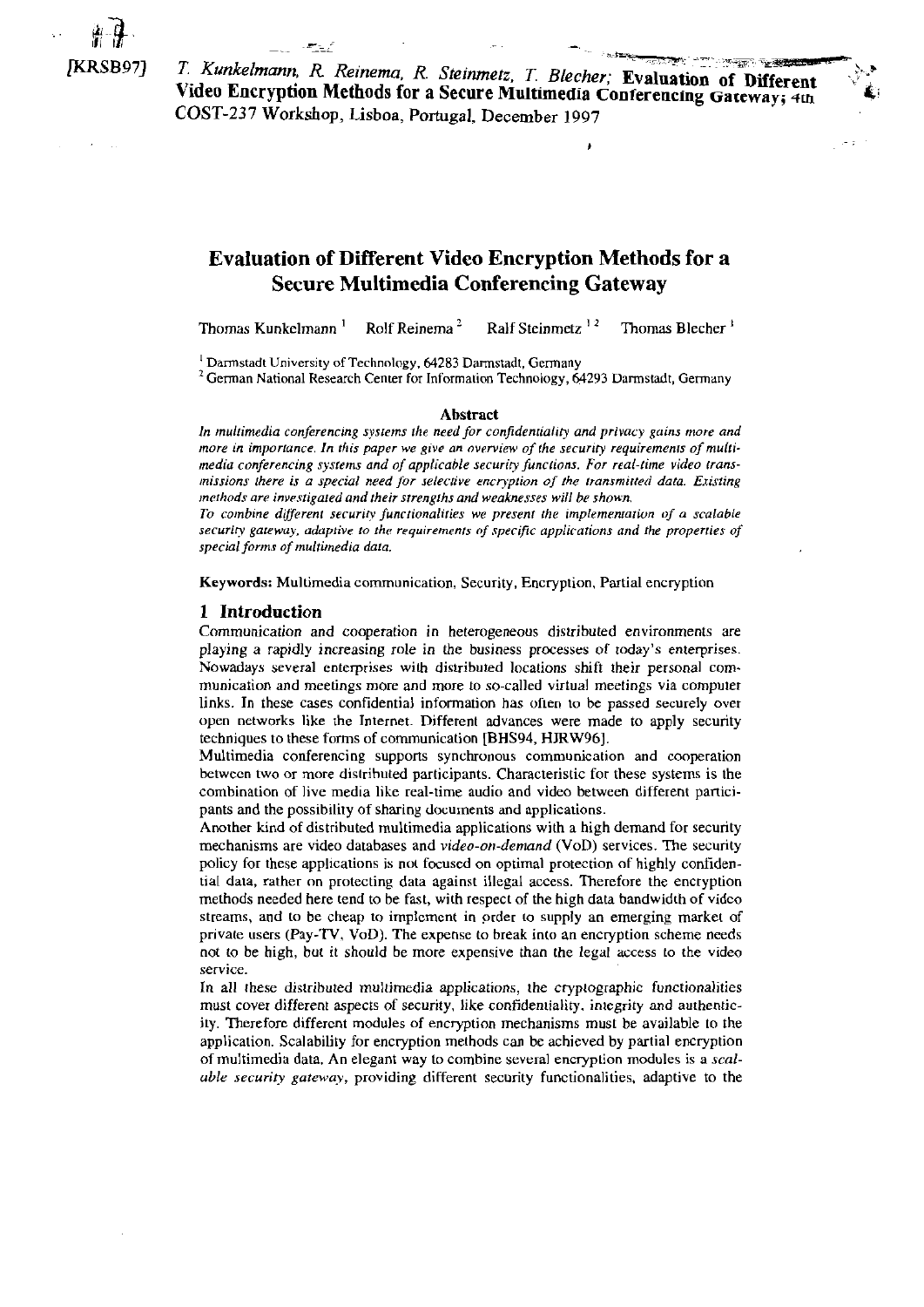requirements of specitic applicatinns and thc propcrtics of spcial forms of multimedia data.

The rest of this paper is organized as follows: Section 2 points out the different qualities of security mechanisms needed for muliimedia conferencing sysrems. In Section 3 we present different approaches of partial encryption methods for video streams, since these data need a special consideration due to their huge amount of data and the heavy CPU load they producc. Section 4 presents some methods for the partial encryption of video data streams, as suggested by others and ourselves. Thosc methods will be evaluated in Section 5. Based on the results found we have implemented a scalable secure multimcdia conferencing gateway. Its implementation will be shown in Section 6. Section 7 concludes this paper, giving an outlook on our future work in this area.

# **2 Security Considerations for Multimedia Conferencing Systems**

Nowadays multimcdia conferencing systems are widely spread. Multimedia conferencing systems are supporting the synchronous (tele-)coopcration between two or more distributed individuals or groups. In multimedia conferencing, shared workspaces or shared editors are combined with live media like audio and video, which support real-time communication hetween several distributcd sites.

Multimedia conferencing systems can be divided into two main groups:

- centralized or server-based systems, which operate mainly on ISDN and are  $\bullet$ mostly based on ITLl standards (e.g.. **ITU-T** H.320 cumpliant Systems like *Infel ProShare, PicrureTel)*
- $\bullet$ decentralized or serverless systems, which operate mainly on the Internet and are mostly based on IETF standards (c.g., the MBone-Tools [Eri94], like *vic*, *vat*, *wb*)

At the moment, security plays only a secondary role in the development of multimedia conferencing systems. But the need for confidentiality and privacy gains more and more in importance. This applics especially for multimedia conferencing systems that operate on networks driven by third parties or open networks like the Inlernet.

#### 2.1 Security **Kequirements**

Like any other distributed multimedia System, multimedia conferencing has rhe following security requirements:

- $\bullet$ *occess coritrol* to prevent unauthorized access to a conference
- **r** *outhenticatiori* to confirm the identities of the communicating pariners
- *data corlfidentiality* to pintect data against bugging and to provide trattic **tlow**   $\bullet$ confidentiality
- data integrity to protect data against loss and manipulation  $\bullet$
- *non-repudiation* to provide proof of origin and delivery of data

The basic building blocks meeting those requirements are *encryption*, *authenticarion, certification* and *integrity preservation.* Relevant methods to fulfill these security requirements are as follows:

- Secret Key Encryption (most commonly used methods: DES and *IDEA*, both operating oo blocks of 64 bits length)
- Public Kcy Encryption (e.g. *RSA* and *Diffie-Hellman*)
- $\bullet$  Hybrid Encryption (combination of the above two methods)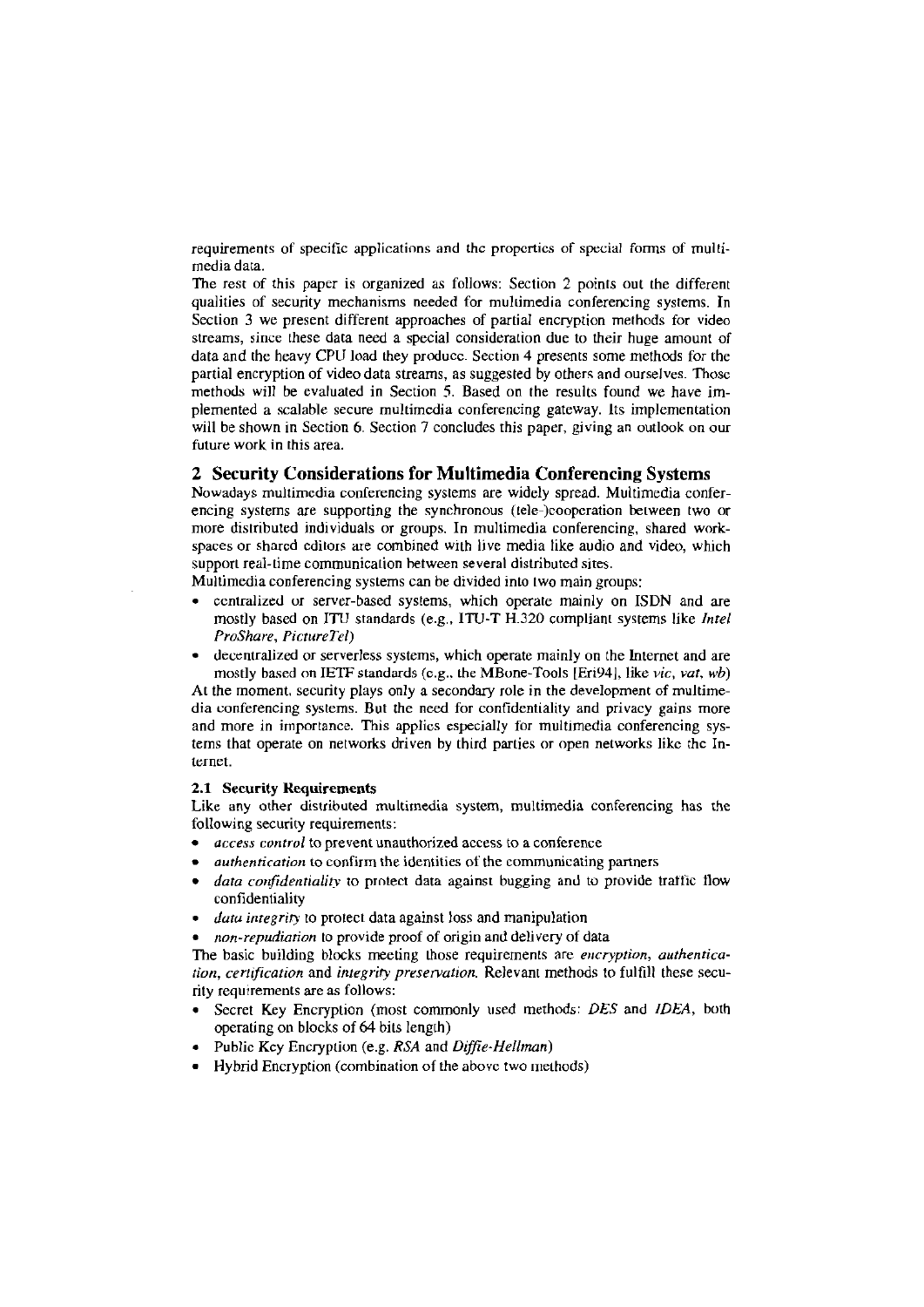- Consistency Checking
- Digital Signatures
- Copyright Information (e.g. by digital watermarks)

A general survey of encryption methods is given in [Sch96]. The main focus of this paper considers encryption methods, since their application to multimedia data sireams will cause time-critical problems when encrypting the wholc data stream. Besides integrity checks, the other secunty functionalities do not result in any timecritical operations.

#### 2.2 Integration of Security Functionalities in the System

Security functionalities can be built up on two different layers:

- Security in the transmission or networking layer, i.e., secunty is already provided by the networking protocol used (e.g., SSL, RTP [SCFV96]). An additional data manipulation by security functions is not necessary. For secure communication over ATM networks an approach with a cryptographic protocol unit is presented in [SHB95], able to cope with different encryption keys.
- Secunty in the data layer. i.e.. before data is transmitted from a sender io a receiver it will be manipulated by the appropriate security functions in the application. The security functionaliiy can either be applied to the application as in [BHS94] for a remote conferencing tool, or the application itself is designed to gain security for other programs.

One of the drawbacks of network layer sccurily inechanisms is thc need for secure underlying transport protocols, which are not available at the moment. IPnG and **ATM** will provide these functionalities in the near future. The advantage of data layer security is that the transmitted data can be subdivided into parts with sensitive and insensitive data with respect to the human perception.

In comparison to providing security on the data layer, all transmitted data are protected in the network layer. This tends to problems in transmitting huge amounts of data, which is typical for multimedia conferencing. The network layer is not capable of subdividing the data stream in parts with a higher need ior protection and parts with a lower or no need for protection. Implementing security functions in the data layer has the advantage that only some parls of the data need to be protected and so the amount of time spent on protecting them can be extensively reduced.

## **3 Multimedia Data Considerations**

Several multimedia dara formats require a special treatment in tems of encryption. In particular, these are data fonnats with real-time propenies, like audio and video communication. Here encryption mcthods cannot be applied straightforward due to the severe time constraints for data processing and the complexily of secure encryption standards. Either encryption must **be** realized with special hardware, which is not available on many platforms, or the data streams have to **be** subdivided in order to separate data portions relevant to the human perception for encryption. The latter case is known **as partial** encryption schemes. In this section we investigate this topic in order to examine practicable solutions for scalable encryption mechanisms to **be**  used in our security gateway.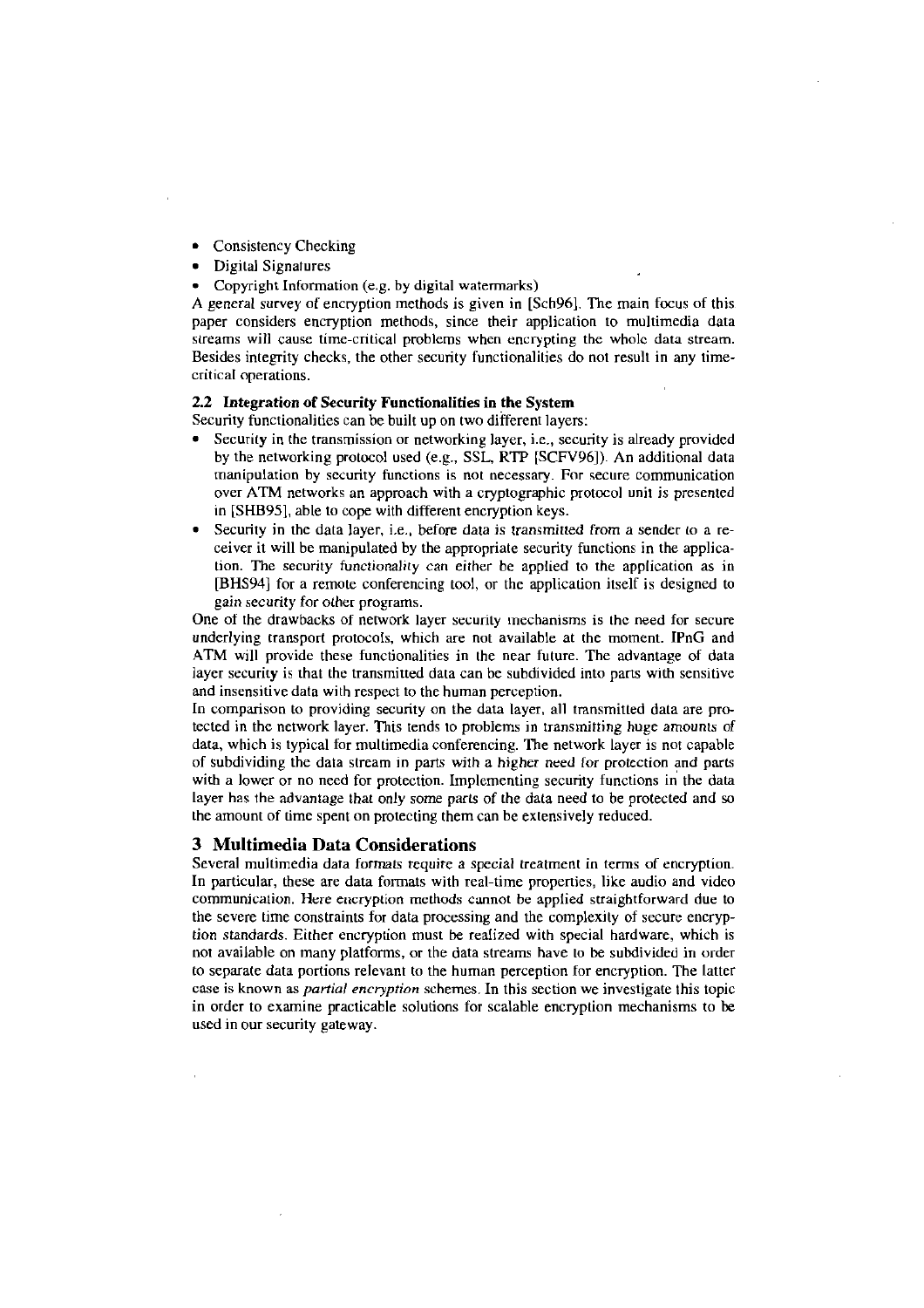## 3.1 **Data** Formats for Video Transmission

For the partial encryption of multimedia data it is important to see how video data is organized in the data stream, in order to develop applicable methods for extracting the relevant data portions. So we first give a short survey over the cornmon data fomnats used in toady's video conferencing systems. A more general survey can be found in [Ste94] and [StNa95].

#### Motion-JPEG

The *Motion-JPEG* (M-JPEG) video format is not standardized, it consists of a sequence of single video images (frames) encoded with the *JPEG* format. JPEG (Joint Pictures Expert Group) is a fomnat to encode still images with continuous colors or greyscale values. like natural objects. The JPEG fomat becmc an ISO International Standard [JPEG93]. The JPEG image encoding technique leads to a high compression ratio for continuous-toned images. It is based on a combination of applying the *Discrere Cosine Transformation* (DCT) 10 blocks of 8x8 image pixels, followed by an entropy coding (Huffman and run-length encoding) of the resulting coefficients LSte941. The M-JPEG video format is used mainly for video conferencing tools due to a symmetrical expense for encoding and decoding, which is important for realtime applications.

#### MPEG-1 and MPEG-2

The *MPEG* format for coding and transmitting video signals along with the corresponding audio information has been standardized by the [SO [MPEG93]. For MPEG there are three different standards specified, MPEG-I. MPEG-2 and MPEG-4 (standard scheduled for November 1998). MPEG-I is today's commonly used video compression standard due to its availability for many platforms and appropriate hardware support. It Covers data rates of about 1.2 to 1.85 Mbit/s. MPEG-2 **is** an enhancement over the possibilities of MPEG-I by coping high-definition TV and multiple audio channels. Nowadays the first hardware and software solutions for MPEG-2 encoders emerge.

An MPEG data stream is formed of different layers. responsible for the synchronization of audio and video, and providing pre-defined starting points for re-synchronization. MPEG utilizes the compression techniques of JPEG, along with inter-frame relationships *(prediction and motion compensation)*. The enhancements of MPEG-2 are an extended Parameter set for image resolution, pixel aspect ratio and motion compensation techniques. The most remarkable extension is the scalability of video image resolution. leading 10 an excellent fit into the priority concept of ATM cell transmission, thus making the compression standard interesting for video transmission over ATM links.

#### H.261 and H.263

H.261 and H.263 are widespread standards adopted by the ITU [ITU96] for transmitting video data streams. The intention of H.261 is to provide video information at a data rate of  $px64$  Kbit/s (with  $pe\{1, \ldots 30\}$ ), matching the ISDN specification. Therefore H.261 is toady's mostly used video compression standard for ISDN video conferenciiig sysicrns (also known as ITL-T H.320 compliant systems) like *Intel ProShare* or *PictureTel.*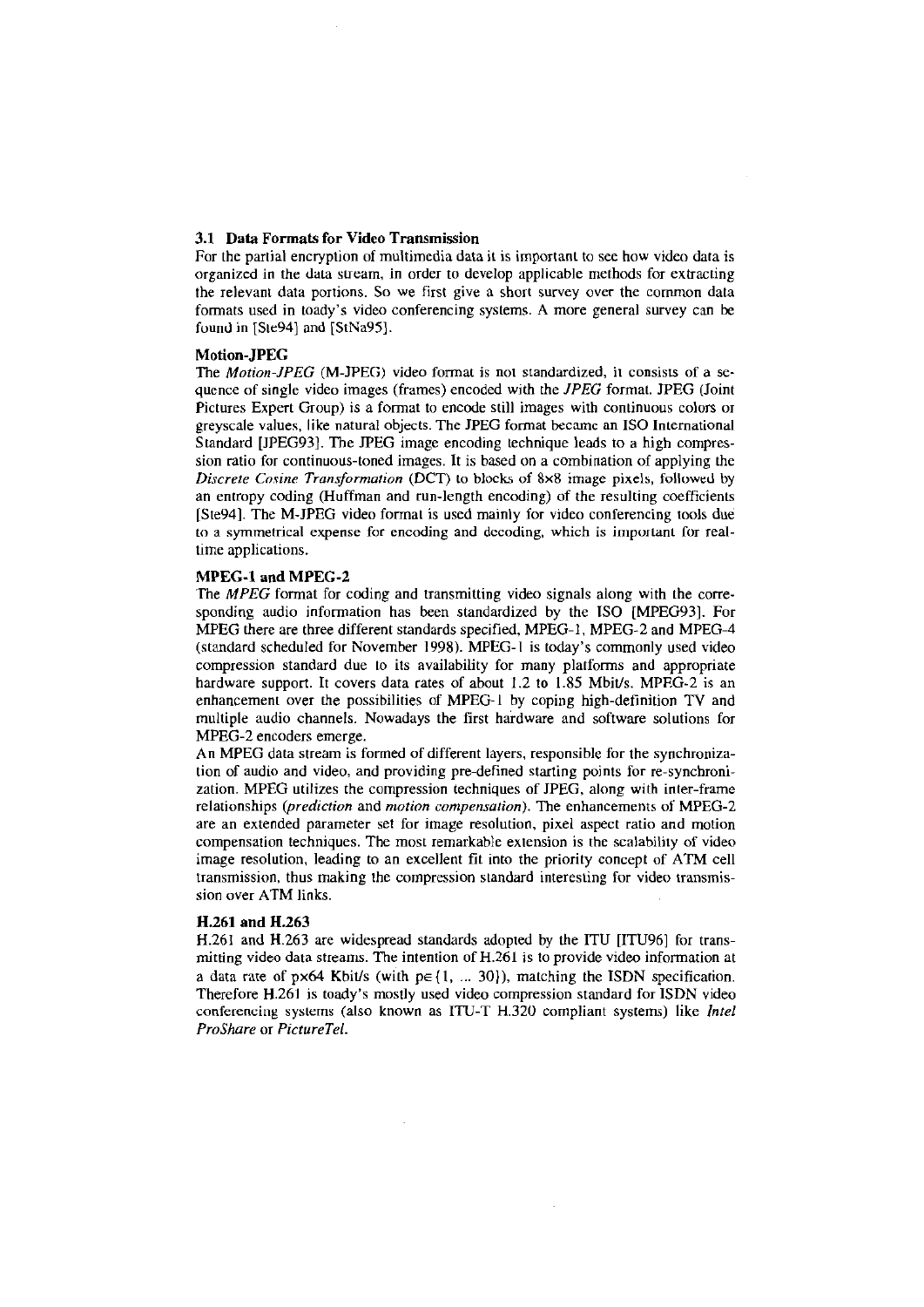The codec (encoding and decoding functionality) is designed for a symmetrical encoding and decoding process with a maximum end-to-end delay of 150 ms.

The H.261 standard also specifies many format parameters. The resolutions supported by H.261 are CIF (Common Interface Format, 352×288 pixels) and OCIF (1/4 CIF). The frame rate is defined **as** 29.97 fps. The encoding schemes for H.261 are similar to those used in MPEG, intraframe and interframe blocks combined with a motion vector perform the basic units of an H.261 image.

H.263 enlarges H.261 by providing more resolution formats, better prediction methods for motion compensation, hetter error correction schemes and higher compression ratios than  $H.261$ . H.263 is not restricted to data rates of  $px64$  Kbit/s anymore. Because of these enhancements it will probably replace H.261 in the near future.

# **3.2 Performance Aspects for Encrypted Video**

As pointed out in [BGU95], modern high-performance workstations and servers are capahle of playing MPEG-I or M-JPEG video, leaving about 20 to 60 percent CPU time for other jobs when using hardware JPEG suppon. On most desktop workstations such a computing power is not available. Here the frame rate or the pixel resolution has to be reduced (e.g. from CIF to QCIF format) to meet the limited CPU capacity. Performance measurements on a PC (100 MHz Pentium, Linux) showed that such a System can playback about thee H.261 QCIF video streams with frame rates sufficient for video conferencing (between 11 and 12 fps).

Table I shows the performance evaluations of several hardware platforms decrypting video streams in software, with standard library implementations of the DES algorithm. The reason for investigating DES is the fact that cryptanalysists consider it to be a safe algorithm for ciphertext-only and known-plaintext attacks [Sch96], except for the key length of 56 bits, which opens a door for brute-force attacks with massive hardware power. The IDEA algorithm [Lai92] is an alternative which provides a far better resistance against such attacks by using a key length of 128 bit, its implementations are slightly faster as DES [Sch96]. For modern encryption methods, e.g., FEAL and Blowfish, this safety cannot be guaranteed due to the shon time period in which cryptanalysists could gain experiences with them. They may become a faster alternative if time will show that there exist no known attacks against them.

| DES CPU usage            |                  | 1.5Mbit MPEG 2Mbit M-JPEG | 3×128 Kbit H.261 |
|--------------------------|------------------|---------------------------|------------------|
| Intel Pentium-100, Linux | 86.70%           | $\star$ 115.62 %          | 21.67%           |
| DEC Alpha 1000/266       | 65.63%           | - 87.50 %                 | 16.41%           |
| Sparc 20 (Solaris)       | 76.01%           | $\star$ 101.34 %          | 19.00%           |
| Sparc 4c (SunOs)         | $\star$ 312.77 % | $\star$ 417.03 %          | 78.19%           |

Table 1: CPU utilization of different hardware systems for DES software encryption. The MPEG and M-JPEG cases represent e.g. Pay-TV scenarios (16 - 25 fps), while the H.261 scenario describes an ISDN video conference with thee video channels open (I2 - 15 fps).

For the MPEG and M-JPEG scenarios we exarnined, the need for reducing the encryption effon is obvious. the slower workstations are already overloaded with the DES decryption ( $\star$  = projected values). For the H.261 scenario, an encryption CPU usage of 20 percent implies a frame reduction from e.g.  $11$  to 8.8, violating the lower bounds for human image perception. Therefore partial encryption is a suitable solu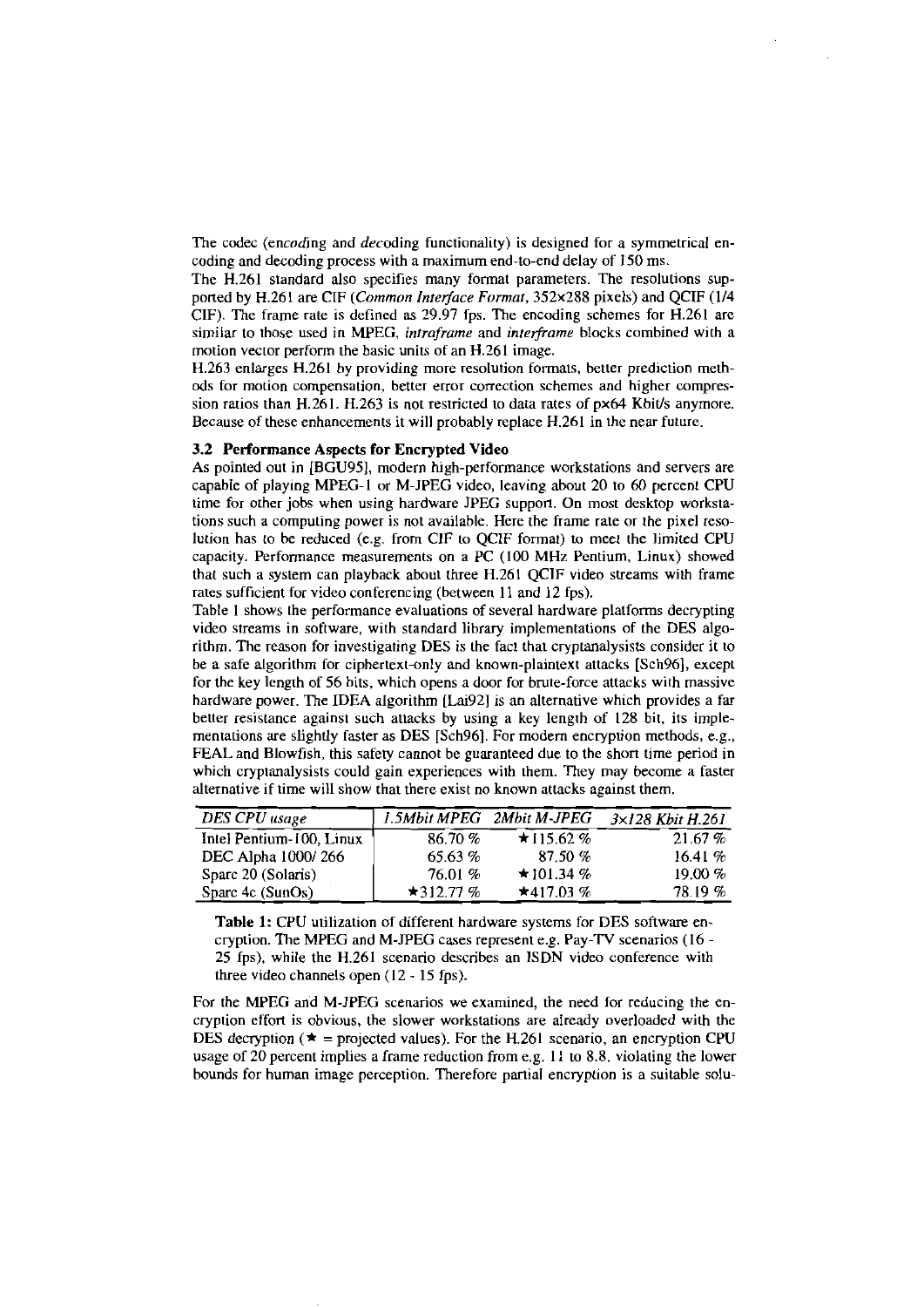tion also for this case, as well as the usage of one of the modern, faster encryption algorithms. with the drawhack of no guarantees for the security of these algorithms and maybe no availability of the decryption algorithm at the receiver's site.

# **4 Partial Video Cryption Methods**

Considering the results from performance measures in secure video systems, several methods for partial encryption of video data have been proposed in the last few years, which are summarized in this section.

# 4.1 **SEC-MPEG**

SEC-MPEG [MeGa95] is a toolkit for partial encryption of MPEG-1 data. The development of SEC-MPEG is based on the Berkeley-MPEG player [PSR931. The aim of this toolkit is to achieve confidentiality and integrity checks. Confidentiality is achieved by using the DES algorithm, integrity checks are carried out by a cyclicredundancy check (CRC) due to perfomance issues, at the expense of a weak integrity certification. The toolkit supports four levels of confidentiality (C-levels) and three levels of integrity (I-levels), heginning with encrypting the header information, up to an encoding of the whole MPEG stream. In C-level 2 a subset of DCT blocks is selected, which will be partially encrypted. while C-level 3 encrypts all intracoded image information.

The drawback of SEC-MPEG is that it produces a data stream with a proprietary format, so it is not compatible with conventional MPEG players.

## 4.2 **Partial encryption of intracoded frames**

Some work has been done in partially encrypting only the intracoded frames (I-Frames) of an MPEG stream [MaSp95] or the intracoded blocks in intercoded frames, as in C-level 3 of SEC-MPEG. In [AgGo96] an example of this kind of encryption is given, the authors also show the limits of this technique. Video sequences with a high degree of motion still show a lot of details of the original scene. As a remedy the increase of intracoded-only frames is suggested, but this will also vastly increase ihe size of video data. In the case of video transmissions over achannel with limited bandwidth this can be no solution.

## 4.3 **Encryption of** DCT **block information**

A method for an encoding/ decoding process with no significant delay resulting from additional encryption is applicable 10 video compression techniques based on the JPEG algorithm. In [Tan96] this method is descrihed for the MPEG standard. It is based on the zigzag ordering of the DCT coefficients before entropy coding is applied. This order is randomly permuted, the secret key of the encryption is the permutation itself. Due to a tahle lookup for computing rhe zigzag coefficients in usual video decoders this permutation generates no temporal overhead. The drawback of this method is the worse perfomance of the run length encoding of the DCT coefficients, which results in an expansion of the encoded video data of about 20% to 40% for the tested video sequences.

# 4.4 **Reducing the amount for strong encryption**

Statistical analysis of MPEG streams show that it is still sufficient to reduce the effort for encryption to one half of the video stream, and use these data as a *one-time* pad for the other half of the stream, in order to obtain a strong cryptographic protec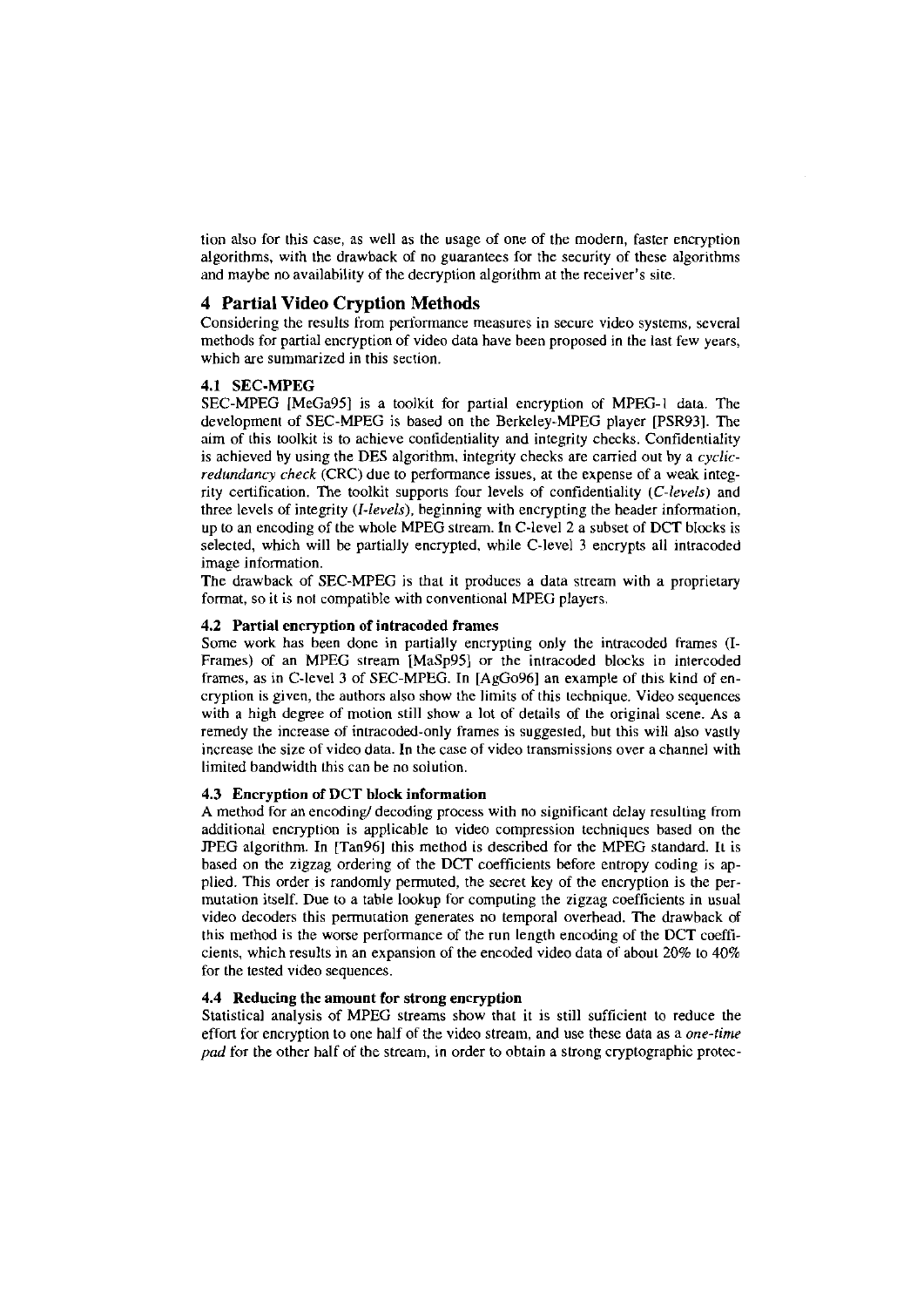tion for the whole MPEG data [QiNa97]. The proposed algorithm parses the MPEG stream down to the slice layer, but does not touch the macmblock information. So it is suited to operate in a separate encryption module, independent of the encoding or decoding process. The method needs about **53%** of the effort for encrypting the whole data stream, its drawhacks are the usage of multiple encryption keys and the ovetwriting of some MPEG header fields, which makes the solution infeasible for most existing applications.

#### 4.5 Scalable method for JPEG-based video

In [KuRe97] we present a scalable partial encryption method, which allows a security level of nearly every gtanularity. Ir can be applied to all video compression methods based on the JPEG Standard, in particular the formats mentioned above. Our method takes advantage of decreasing importance for the image composition of the DCT coefficients, so it is sufficient to encrypt only the first few of them. The algorithm starts with encrypting a data block at the beginning of a DCT block and guarantees the protection of at least the first *n* DCT coefficients of a block, encrypting consecutive data portions in the video stream of the encryption method's block size. The parameter  $n$  of encrypted coefficients provides scalability for the security level. Figure 1 gives an example (with **n=3),** which parts of an MPEG streams will be encrypted.



Figure 1: Encrypted pans of a video stream with our partial encryption method

#### 4.6 Combination of Bitstream- and VLC Encryption

We performed some experiments on the partial encryption of "confidential" video material to find practicable solutions with low encryption effort, but **a** high level of confidence for the protected video stream. The experiments were made with a modified version of the Berkeley MPEG encoder and player [PSR93]. We have investigated three approaches for encryption:

- Encryption of the *DCT coefficients* hefore they are encoded with the Huffman tables of MPEG or H.263.
- Partial encryption of the Variable *Lengfh Codes* (VLC), which occur after applying the Huffman encoding.
- Selective encryption of the MPEG or H.263 data stream, depending on the index of the coefficients represented by the VLC.

The first approach is only useful for security analysis and the computation of optimal Parameters for the other approaches. Due to a pseudo-random bit distribution after encryption, the DCT coefficients cannot he compressed effectively, resulting in video sequences which occupy the same disk space as the raw digitized material.

Our experiments have shown that a combination of VLC encryption and bit stream encryption is most useful for partial encryption scherries, when kceping a high level of confidentiality is the primary goal.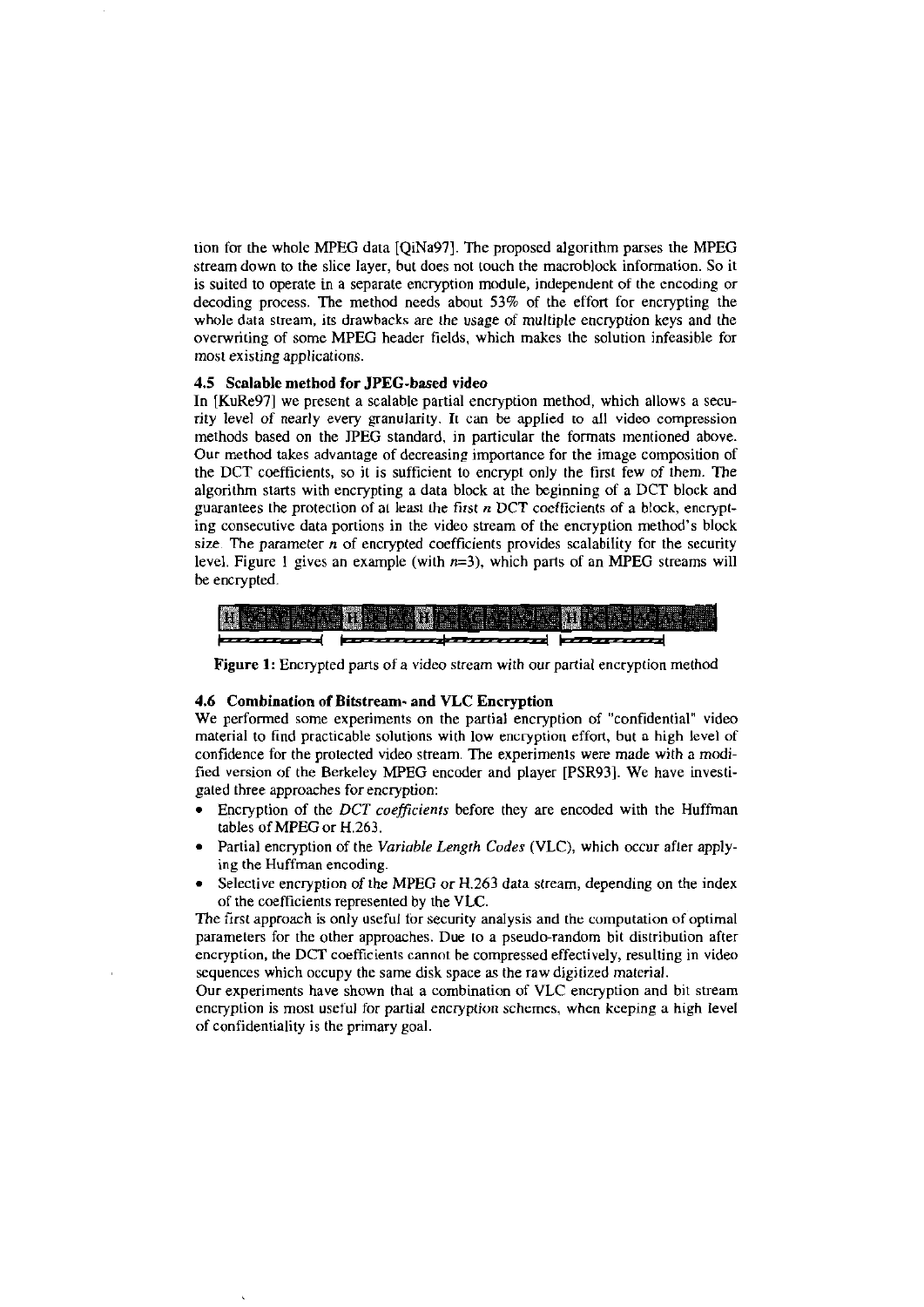## 4.7 **DVB** - **Conditional Access**

*Coridirional Access* (CA) is a melhod for video encryption used in the *Digital Video Broadcasting (DVB) project [DVB96]. It provides a <i>Common Scrambling Interface,* which is supported by every DVB program vendor. It is a combination of a block cipher and a stream cipher and is fed with two control words, which are transmitted in the video control stream. The individual access to specific programs of a video traosmissioo (pay-per-view) is regulated hy *Entitlenrent Marlagenrent Messages*  (EMMs), which are only valid in combination with a unique receiver **ID** number.

The system supports the encryption of a whole MPEG-2 transport stream, or the encryption of specific packeied elementary streams, e.g. only a video or an audio stream. The encryption unit can switch bctween two keys, so a key exchange is possible during a video iransmission.

# **5 Evaluation of Results**

We first present some aspects on the safety of partial encryption methods for video data. Based on these considerations, we compare the different methods with respect to safety, time consumption and communication overhead.

## **5.1 Possible Reconstruction of Protected Daia**

With methods used in cryptanalysis, e.g., statistical and entropy evaluations, it may always be possible to detect those portions of a data stream which have been encrypted. However, this will he a difficult joh for panially encrypted (MPEG or similar encoded) video streams due to the nearly redundancy-free Huffman encoding. An eavesdropper who succeeded in analyzing a partially encrypted video stream might probably reconstruct a video frame as in the examples of Figure 2. Here the nonreconstnictible protected information is set to Zero, otherwise the randorn encrypted information would still obscure the reasonable information.

These examples motivate to protect truly confidential video information with an adequate method. e.g. the scalable approach presented in [KuRe97]. In other scenarios, where encryption is merely used to aggravate the access for thc public, e.g., video-on-dernand Systems. the expense for reconstmcting parts of a video is out of all proportion to the fee for joining the movie broadcast legally. In these scenarios a simple encryption method mieht be considered **as** sufficient.



**Figure 2:** Maximal possible reconstruction for intracoded hlock encryption (left) and with the method of [KuRe97] (right), both frames with about 46% encrypted data (video *flowers*, 1/2 original size).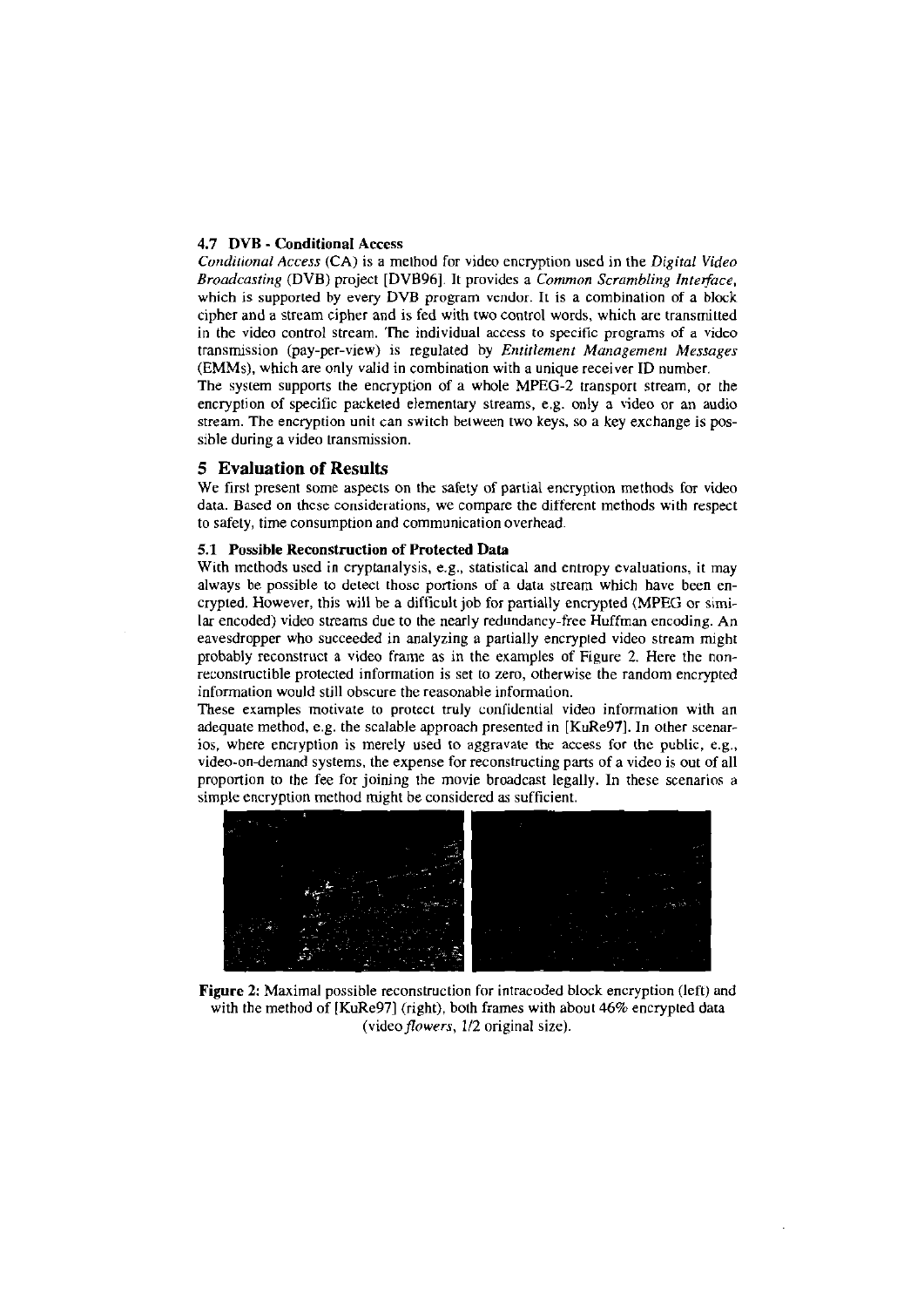# **5.2 Experimental Results**

Our experiments are based on a series of different video sequences, which reflect several scenarios where digital video can be used. Movies for video-on-demand (VoD) applications are represented by the lest sequences '"Flowers" and "Biker" (action movie), several sporting scenes ("Soccer" and "Skating") with different ratio of movement, and video conference scenes ("Conference", ponrait of a male speaker, and "Talk", two talking persons with the fade-in of a telephone number) are used for testing.

In VoD scenarios the encryption effort need not to **be** high, even with a few percent of encrypted data the quality of the video material becornes intolerably por. In Figure 3 we present an example for an encrypted video image with about 25% of the data encrypted. We consider about 10 percent encryption as a satisfactory level for VoD applications, which complies with the fact that here the software and hardware effort must be minimized to keep the costs per set-top unit cheap.

For truly confidential video sequences (e.g. the phone number in the "Talk" sequence) it is not sufficient at all to pick some few video blocks or DCT coefficients for encryption, as it is done in most partial encryption schemes. Here the combination of bit stream and VLC encryption seerns a good approach. although the security of the strearn cipher method in our VLC encryption is considered not to **be** as secure as, e.g., DES. **A** replacement for this algorithrn with a bloek cipher would provide a security benefit. When using our scalable approach it is necessary to protect at least the first 10 to 12 DCT coefficients in order to keep a high level of confidence. This results in an encryption rate of 40% or more of the video data. To protect numbers or letters in the video image from being read by an eavesdropper, a ratio of 50% encrypted data is necessary.



**Figure 3:** Video sequence **biker** with 25% encrypted data, playback (left) and maximal possible reconstmction (right)

#### **5.3 Comparison of the Encrypiion Methods**

In Table 2 we compare the different partial encryption methods with respect to security, scalability, time effort. protocol signaling overhead and feasibility for the usage in a security gateway for video conference applications.

 $\boldsymbol{z}$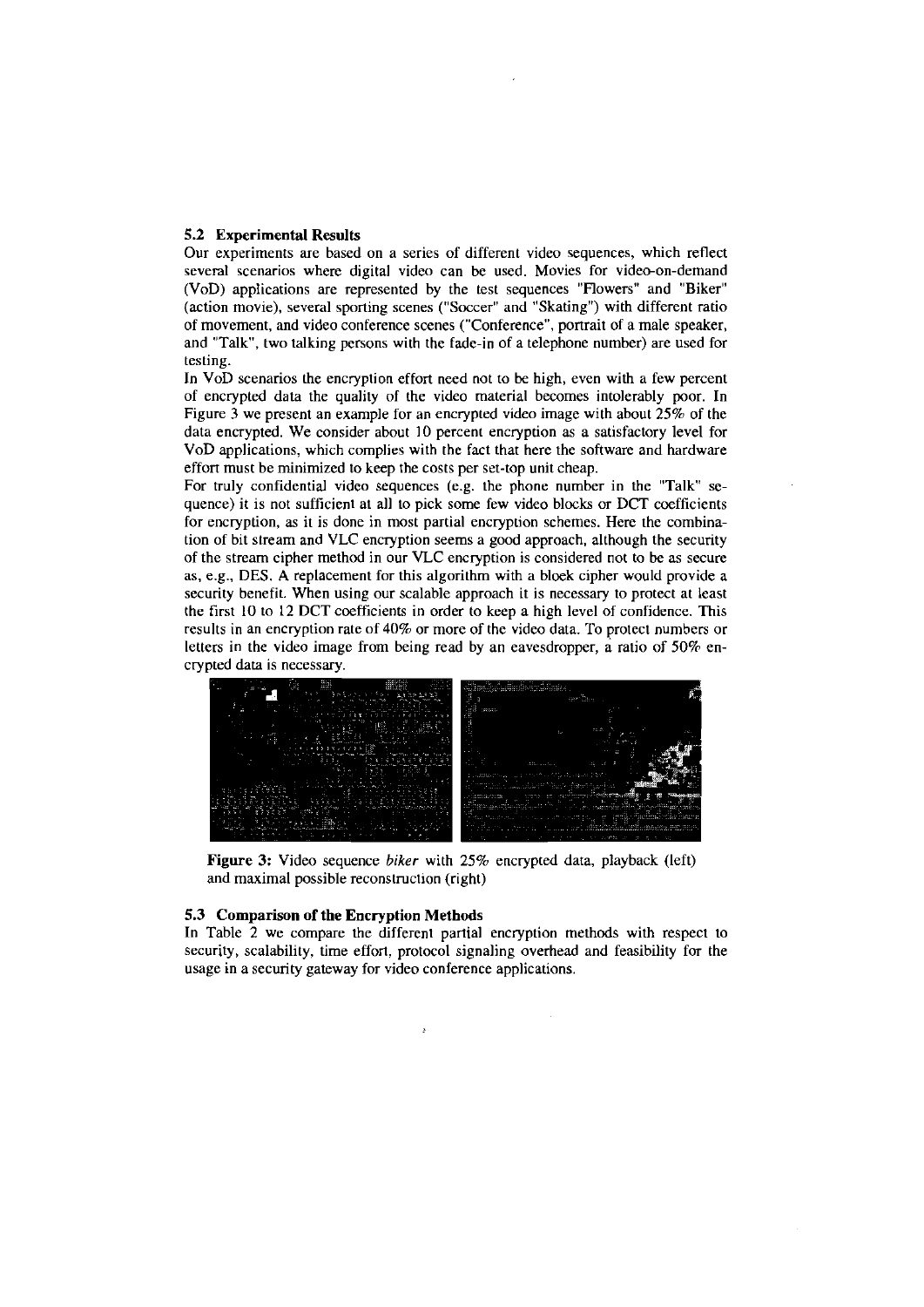| <b>Method</b>                    | <b>Security</b>                     | <b>Scalability</b>                    | <b>Time</b><br>overhead                       | Protocol<br>overhead                      | <b>Isolation</b>              |
|----------------------------------|-------------------------------------|---------------------------------------|-----------------------------------------------|-------------------------------------------|-------------------------------|
| <b>SEC-MPEG</b>                  | high                                | 3 levels                              | <b>DES</b><br>encryption                      | about 17 to<br>32% (own data<br>format)   | possible                      |
| Frame-type<br>encryption         | high                                | I: $25-40\%$<br>IP:70-85%<br>IPB: 99% | <b>DES</b><br>encryption                      | none                                      | possible<br>(low<br>overhead) |
| Intra-block<br>encryption        | high                                | no                                    | <b>DES</b><br>encryption                      | none                                      | possible                      |
| DCT<br>permutation               | breakable                           | $\mathbf{n}$                          | none                                          | none, data<br>volume<br>$+20\%$ to $40\%$ | not<br>possible               |
| Scalable<br>method               | high                                | full, from<br>$8\%$ to<br>100%        | <b>DES</b><br>encryption                      | $3 - 5\%$                                 | possible<br>$(10.5\%)$        |
| VLC/bit<br>stream<br>combination | high<br>(medium<br>for VLC<br>bits) | full                                  | <b>DES</b><br>encryption<br>+ VLC<br>re-order | $3 - 5\%$                                 | possible                      |
| DVB<br>Conditional<br>Access     | n.a.<br>(details)<br>are secret)    | no                                    | Hardware:<br>none, SW:<br>low (XOR)           | yes (control<br>words, EMM,<br>$etc.$ )   | default                       |

Table 2: Comparison of different partial encryption methods

One important aspect for the implementation of a partial encryption method in a security gateway, independent form the video coding unit, is the possibility of separating the data portions relevant for encryption in an efficient fashion (Isolation in Table 2). For a method like e.g. [Tan96], this implies a complete decoding and reencoding of the whole video stream, which is not feasible. For the scalable method of [KuRe97] the gateway process must identify the start of a DCT block in rhe video sequence. In [PSR93] the parsing time is estimated with 17.4% of the whole playback time, [MeGa95] achieved values of about 30%. Our experiments showed, however, that this time can easily been reduced to a value of  $10.5\%$  of the total playback time for the complete separation of encryption data. Re-implementing the parsing algorithm with a finite state machine might furthermore reduce this time effon. So this partial encryption algorithm is well suited for an operation in a separate secunty gateway.

An integrated solution of the decoding process and the security gateway needs only about 1.01% time overhead for the separation of encrypted data, again compared to the video playback time.

Another important factor is the signaling or control data overhead an encryption scheme generates. These data can be embedded in the video stream as it is done in SEC-MPEG with a special encryption header flag, or it can be transmitted via a separate control channel as in our security gateway approach. Using a special encryption header flag implies a length of at least 32 bit, resulting in a protocol over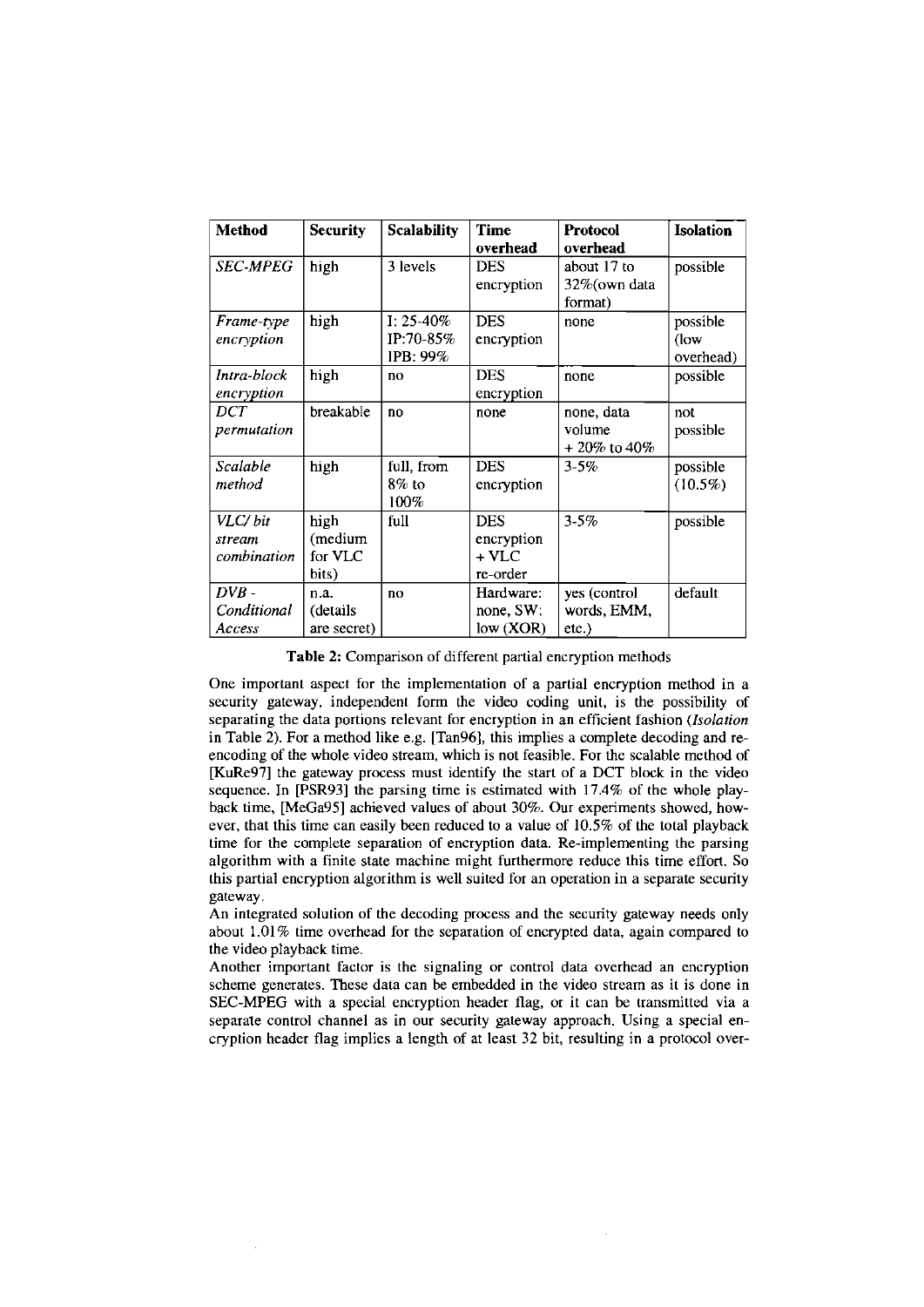head of 17% (intercoded) to 32% (intracoded) additional bandwidth. In our solution the signaling data is encoded with fewer bits, so the total overhead is about 4.1% in average, at a level of ten coefficients protected.



**Figure** 4: Video clip "skating" with encryption in ECB mode. The uniform areas of the original image are also visible in the encrypted frame

The impact of the encryption method used can **be** seen in Figure 4, where DES in standard ECB mode (Electronic Codebook, the same input pattern generates identical encryption output) was chosen. Large uniform areas in the video image result in identical block encoding and can he identified in thc encrypted output data. Using CBC mode (Cipher Block Chaining, the output data is fed back to the next encryption block) avoids this security leak, but this method cannot be used with unreliable network connections where single bits or bytes (but not the whole encrypted block) can get lost, after a packet loss the rest of the encrypted data cannot be decrypted.

Figure 5 shows the difference between VLC encryption and encryption of only some DCT values. Fine-scaled objects like the text across the video image are expressed hy higher DCT coefficients and thus can he reconstructed from a partially encrypted video. So we suggest also to protect the VLC coefficients to overcome this secunty leak.

Table 3 shows that there is always a gain in the frame rate when using partial encryption in software solutions. The performance measures were calculated on an UltraSparc station with Solaris. For common desktop PCs with no multimedia support the performance gain will be comparable. In the case of inter-coded frames, the encryption rate was 35% (VoD example), for the intra-coded (Motion-JPEG, videoconference scenario) frame example, the encryption rate was assessed with 50%. The experiments show that the performance gain is at least two frames/ second, with an effective frame rate of about 12 to 15 fps this results in a visible profit. *Ference scenario)* frame example, the encryption rate was assessed with 50%. The eriments show that the performance gain is at least two frames/ second, with an ective frame rate of about 12 to 15 fps this results in a vi

| Video clip |       | Mode No enc. |       |       | <b>Full enc.</b> Partial enc. Encryption rate |
|------------|-------|--------------|-------|-------|-----------------------------------------------|
| Skating    | intra | 20.82        | 15.14 | 17.92 | 50%                                           |
| Talk       | intra | 17.86        | 12.70 | 15.28 | 50%                                           |
| Soccer     | intra | 16.94        | 10.88 | 14.02 | 50%                                           |
| Skating    | inter | 25.50        | 22.52 | 24.32 | 35%                                           |

**Table 3:** Frame rates(fps) with full and partial encryption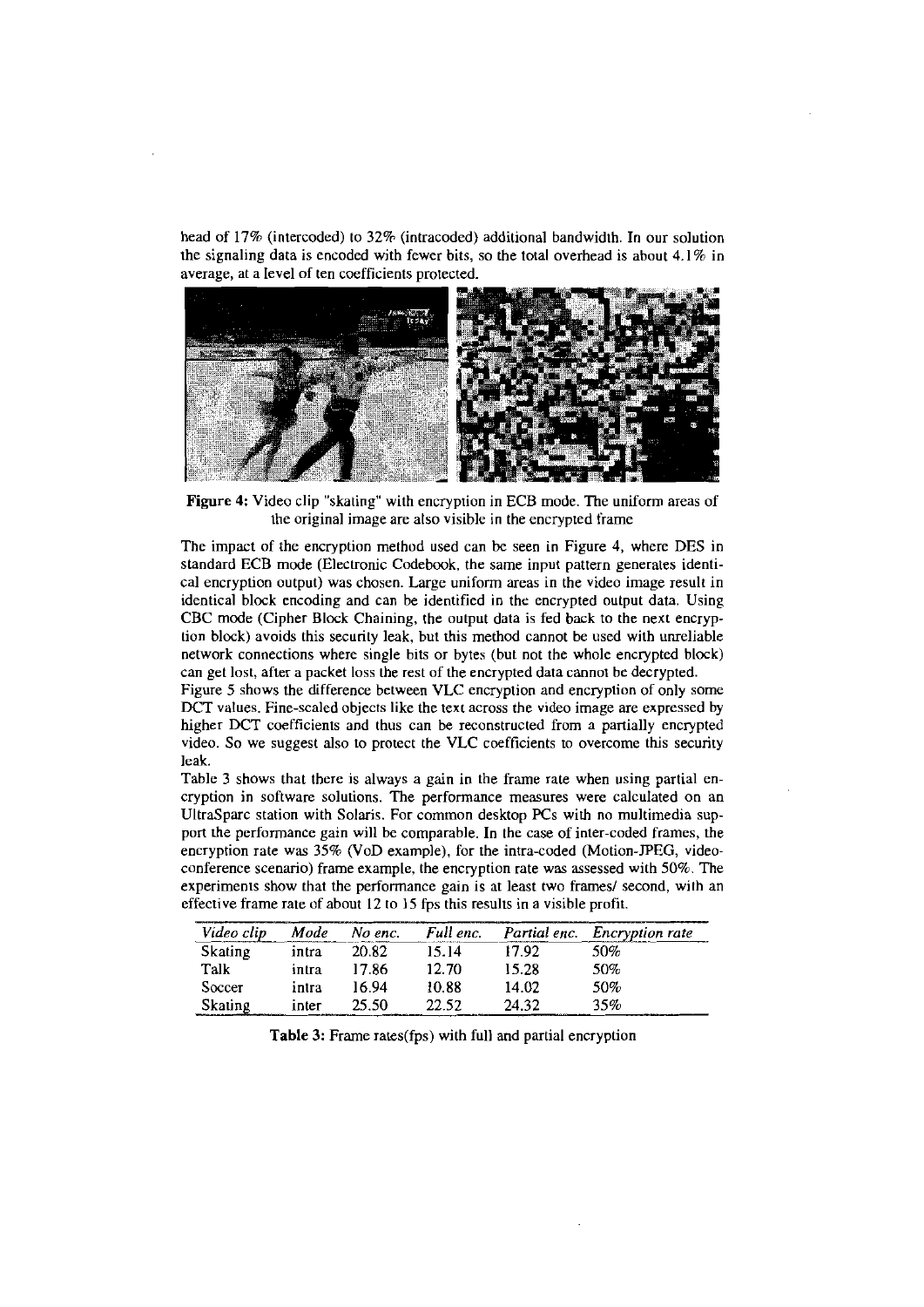

Figure 5: Video clip "talk" original (top left), 1 DCT coefficient protected (right), 1 VLC bit encrypied (hottom left), combination of both (right)

# **6 Implementation of a Scalable Secure Conferencing Gateway**

For the secure end-to-end transmission of multimedia conferencing data streams over Open internetworks between iwo or more distributed sifes an application independent secure conferencing gateway has been implemented. It provides the following advantages:

- security can be achieved even if the used conferencing applications do nol support it
- conferencing systems can be implemented independently of the used encryption methods

Currently the secure conferencing gateway is only restricied to the secure transmission of video data streams using the above described methods. It provides various ports for the different applicable video compression modes: M-JPEG. MPEG-11 MPEG-2 and H.261/ H.263.

The gateway consists of two parts, an encryptor and a decryptor using our scalable enctyption method. Between two or more such gateways there are two channels estahlished, a data channel that carries the enctypted video data and a control channel. The control channel is used for authentication, exchange of session keys, the security level and synchronization during the session (e.g., changing the session key or the security level during a transmission). This architecture is characterized by its high degree of modularity and scalabiliiy to reflect different application scenarios and different levels of security needed in various conferencing situations.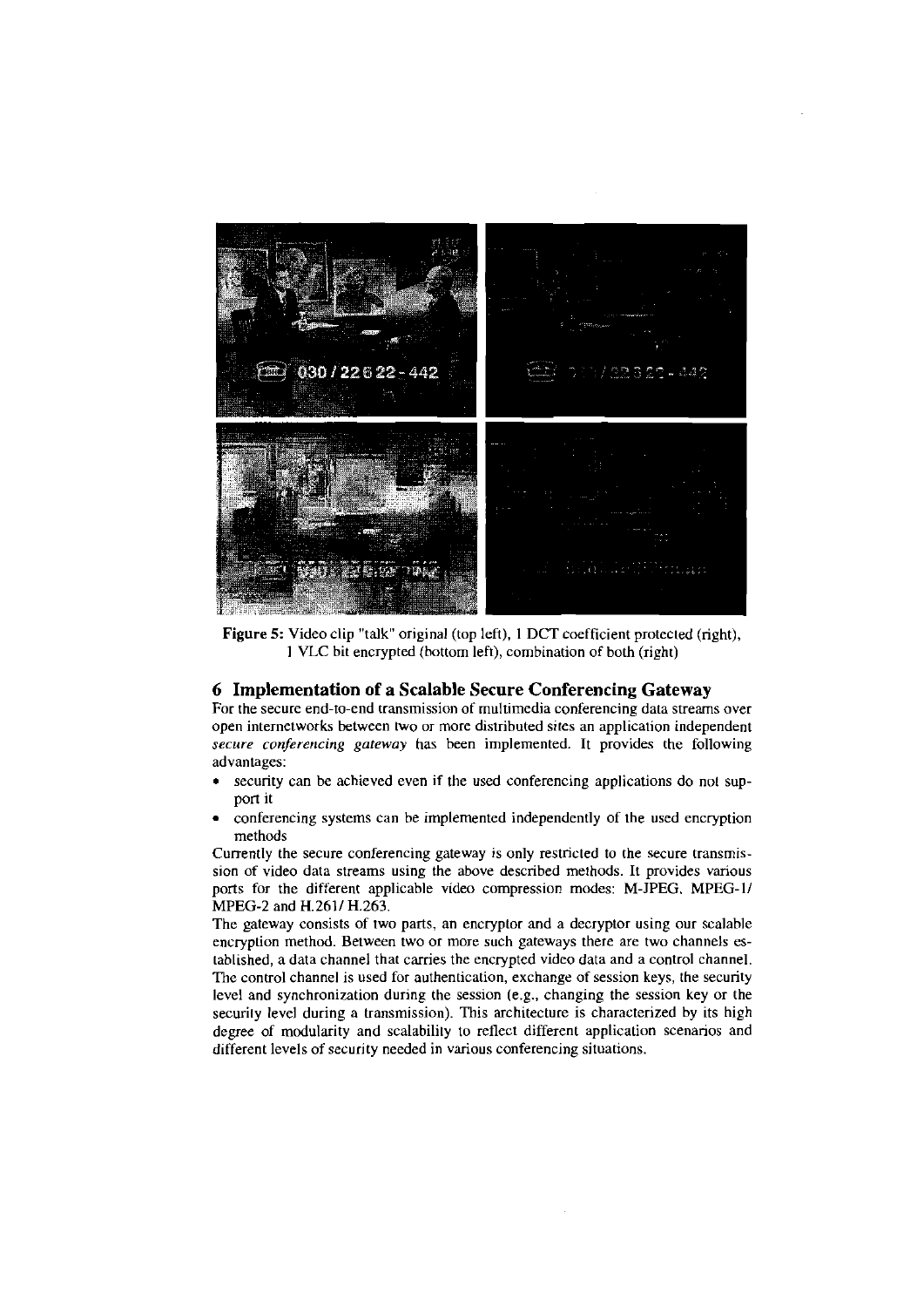Unlike in [BHS94] where all session keys are transmitted to the participants in advance by secure e-mail, the session keys were chosen by random during the conference. The initial session key is chosen by the first site entering a conference. When the next site enters the conference, it recognizes that there is already another panicipant and requests the current session key from it. The session key is then encrypted using the public key of the requester. The initial security level is set to a default value, which is suitable for typical conferencing situations.

The session key and the security level can be changed by any site at any time, which requires synchronization through the control channel. First, the change of ihe session key or security level will be announced. After the acknowledgment of all sites, changes take place at the pre-scheduled time.

The implementation of the sccure conferencing gateway is not just restricted to point-to-point communications between two distributed participants. It can also be used for point-to-multipoint transmissions tetween two or more distributed sites. To achieve this goal we make use of IP-Multicast [Eri94].

In some application sccnarios like seminars and discussions people often enter and leave a conference at their convenience. This is reflected in the fact that there is no master or server gateway that would supervise the change of session keys, securily levels and ensure the consistency between all involved gateways. The change of the master role would generate more communication overhead than the distributed negotiation for changing the session keys and security levels using IP-Multicast.



**Figure** 6: Secure Conferencing Gateway

The implementation of the partial encryption algorithm is based on the Berkeley MPEG encoderl decoder [PSR93]. To provide encryption, decryption and certification of public keys SecuDE is being used [GMD97]. SecuDE is a toolkit (for UNIX and MS-DOSIMS-Windows platforms) which offen a library of various security functions. It provides basic cryptographic functions (like RSA or DES), digital signa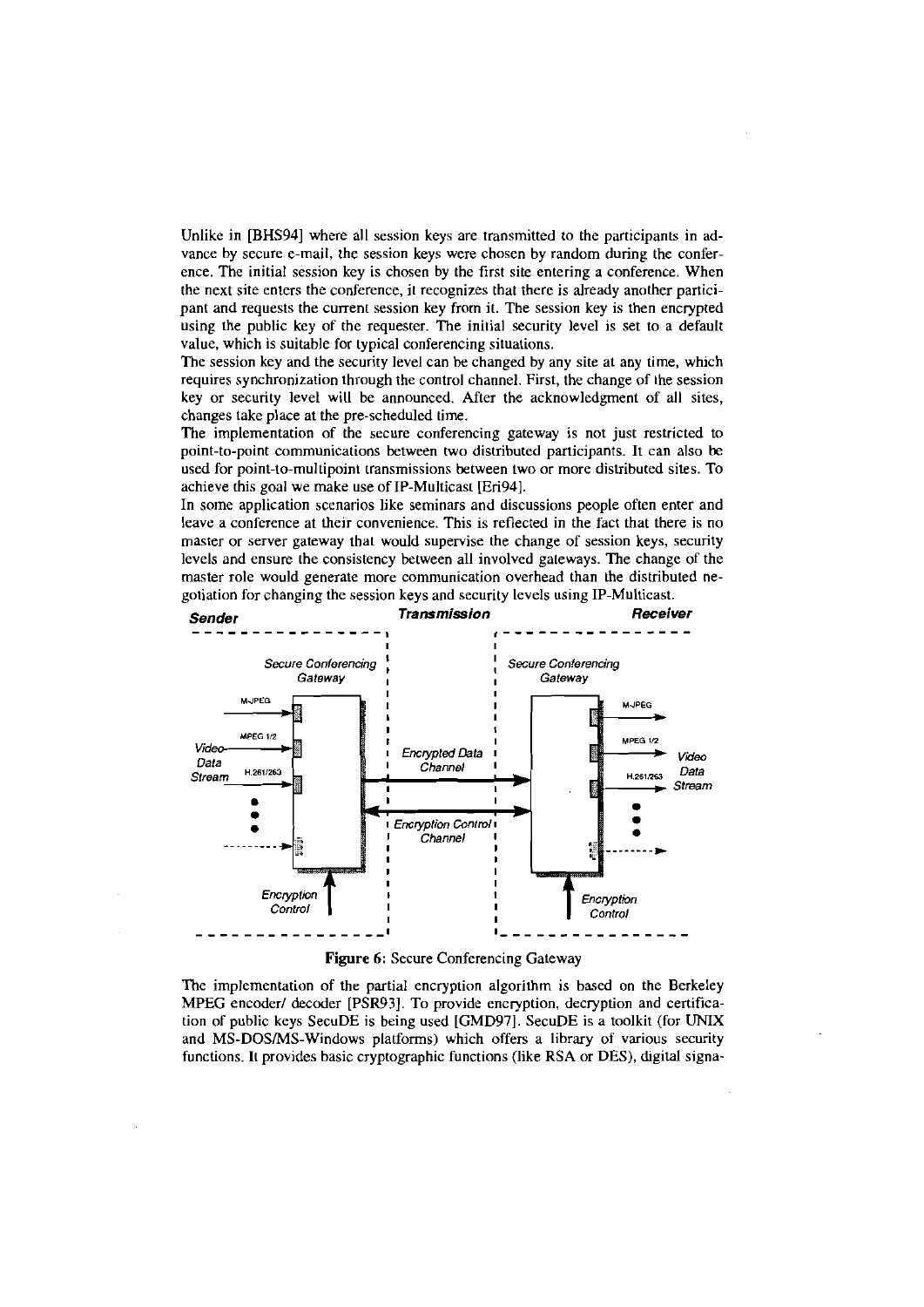tures, X.509 key certification, operation of certification authorities, secure access to public X.500 directories for the Storage and retrieval of certificates, cross-certificates and revocation lists. SecuDE provides a so-called Personal Secunty Environment (PSE) which contains the user's private and public key pair.

# **7 Summary and Future Work**

In this paper we pointed out the different secunty requirements needed for multimedia conferencing systems. A special treatment has to be applied for live media, especially for real-time video data due to the large amount of data to be protected. Partial encryption is a solution to solve this problem.

MPEG-1/MPEG-2 and H.261/H.263 are widespread compression standards used in most of today's video conferencing applications. They are well suited for partial encryption because on the one hand they make use of DCT, which has a high potential for dividinp data in more relevant less relevant pans (entropy of the coefficients). On the other hand. large amounts of video data are encoded by reference to preceding or following blocks (intracoded blocks), from this it follows that only the referenced blocks have to be protected. Motion-JPEG, which also uses DCT, is not well suited for all partial encryption schemes. In contrast to MPEG-1/MPEG-2 and H.261M.263 it does not make use of referenced frames or blocks and so the redundancy of Motion-JPEG data streams is much higher.

The newly emerging MPEG-4 standard has to be further examined with respect to encryption. MPEG-4, which is still in the specification phase, provides specific solutions for different types of objects during the encoding process because of this it might offer totally new possibilities for partial encryption methods.

The implementation of our scalable secure conferencing gateway is based on the performed evaluation. One of the next steps in the gateway implementation is the integration of security functions for other media beyond video data streams.

With the specification of the new *Securig Service* as a *Common Object Service* for CORBA (Common Object Request Broker Architecture) by OMG (Object Management Group) end of last year [OMG96], tbe integration of our security gateway in a CORBA security service will be investigated. Along with the integration in a middleware platform for heterogeneous environments, a new service called *transcoding* [AMZ95] can additionally **be** offered. Transcoding means the translation between different encoding formats, transmission protocols and bit rate adaptation. The specification in CORBA IDL will make it mucb easier for application programmers to use these services particularly in open distributed environments, since the service interfaces are tben accessible in a standardized mannet.

## **Literature**

- [AgGo96] **I.** Agi, L. Gong: *An Empirical Study of Secure MPEG Video Tranrmissions.* ISOC Symposium on Nerwork and Disiributed Systern Securiry. San Diego, CA, 1996 [AMZ95] E. Amir. S. McCanne, H. Zhang: *An Applicarion Level Video Cateway.* Proc. 3rd
- ACM Multimedia, San Francisco, CA, 1995
- [BGU95] P. Bahl, P.S. Gauthier, R.A. Ulichney: *Software-only Compression, Rendering, and Playback of Digital Video.* Digital Technical Journal Vol. 7(4). 1995
- [BHS94] K. Bahr. E. Hinsch. G. Schulze: *Incorporuting Securily Functions in Multimedia Conferencing Applications in the Context of the MICE Project. Proc. 2nd Int'l* Workshop lWACA'94, Heidelberg. Gemany, 1994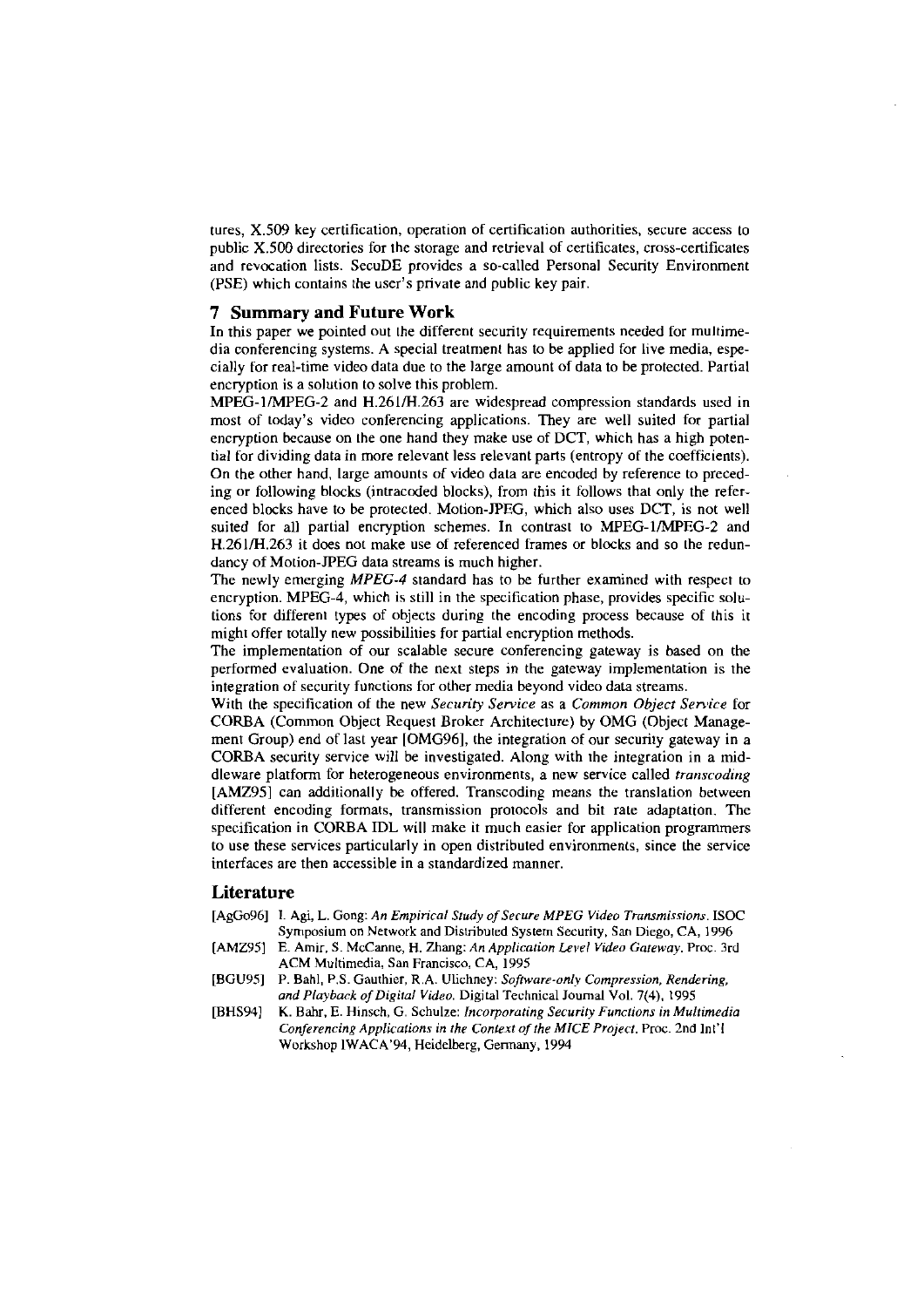- [DVB96] The Digital Video Broadcasting Project. http://www.ebu.ch/dvb homc.html, 1996
- [Eri94] H. Eriksson: The Multicast Backbone, Comm. of the ACM, 37(8), pp. 54-60, 1994
- [GMD97] W. Schneider (Ed.): SecuDE Documentation. ftp://ftp.darmstadt.gmd.de/secude/, Darmstadt, Germany, 1997
- [HJRW96] E. Hinsch, A. Jaegemann, I. Roper, L. Wang: The Secure Conferencing User Agent - A Tool to Provide Secure Conferencing with MBONE Multimedia Conferencing Applications. Proc. IDMS '96, Berlin, Germany, 1996
- **ITTU961** ITU-T Recommendation H.263: Video coding for low bit rate communication. 1996
- $[JPEG93]$ ISO/ IEC International Standard 10918: Digital Compression and Coding of Continuous-Tone Still Images. 1993
- **IKuRe971** T. Kunkelmann, R. Reinema: A Scalable Security Architecture for Multimedia Communication Standards. Proc. 4th IEEE Int'l Conference on Multimedia Computing and Systems, Ottawa, Canada, 1997
- $[Lai92]$ X. Lai: On the Design and Security of Block Ciphers. ETH Series in Information Processing, 1, H. Gorre Verlag, Konstanz, 1992
- [MaSp95] T.B. Maples, G.A. Spanos: Performance Study of a Selective Encryption Scheme for the Security of Networked Real-time Video. Proc. 4th Int'l Conference on Computer and Communications, Las Vegas, NV, 1995
- [MeGa95] J. Meyer, F. Gadegast: Security Mechanisms for Multimedia Data with the Example MPEG-1 Video. http://www.cs.tu-berlin.de/~phade/secmpeg.html, 1995
- [MPEG93] ISO/ IEC International Standard 11172: Coding of Moving Pictures and Associated Audio for Digital Storage Media up to about 1.5 Mbit/s. 1993
- [OMG96] Object Management Group: Security Service: v1.0. 1996
- [PSR93] K. Patel, B.C. Smith, L.A. Rowe: Performance of a Software MPEG Video Decoder. Proc. ACM Multimedia, Anaheim, CA, 1993
- [QiNa97] L. Qiao, K. Nahrstedt: A New Algorithm for MPEG Video Encryption. Proc. 1st Int'l Conf. on Imaging Science, Systems and Technology, Las Vegas, NV, 1997
- [SCFV96] H. Schulzrinne, S. Casner, R. Frederick, V. Jaeobson: RTP; A Transport Protocol for Real-Time Applications. RFC 1889, 1996
- B. Schneier: Applied Cryptography. 2nd Edition, ISBN 0-471-11709-9, John  $[Sch96]$ Wiley, New York, 1996
- [SHB95] D. Stevenson, N. Hillery, G. Byrd: Secure Communications in ATM Networks. Comm. of the ACM, 38(2), pp. 45-52, 1995
- [ $Ste94$ ] R. Steinmetz: Data Compression in Multimedia computing - standards and systems. Multimedia Systems, 1(4), pp. 187-204, Springer Verlag, Berlin 1994
- [StNa95] R. Steinmetz, K. Nahrstedt. Multimedia: Computing, Communications and Applications. Prentice Hall, München 1995
- $Tan96$ L. Tang: Methods for Encrypting and Decrypting MPEG Video Data Efficiently. Proc. 4th ACM Int'l Multimedia Conference, Boston, MA, 1996